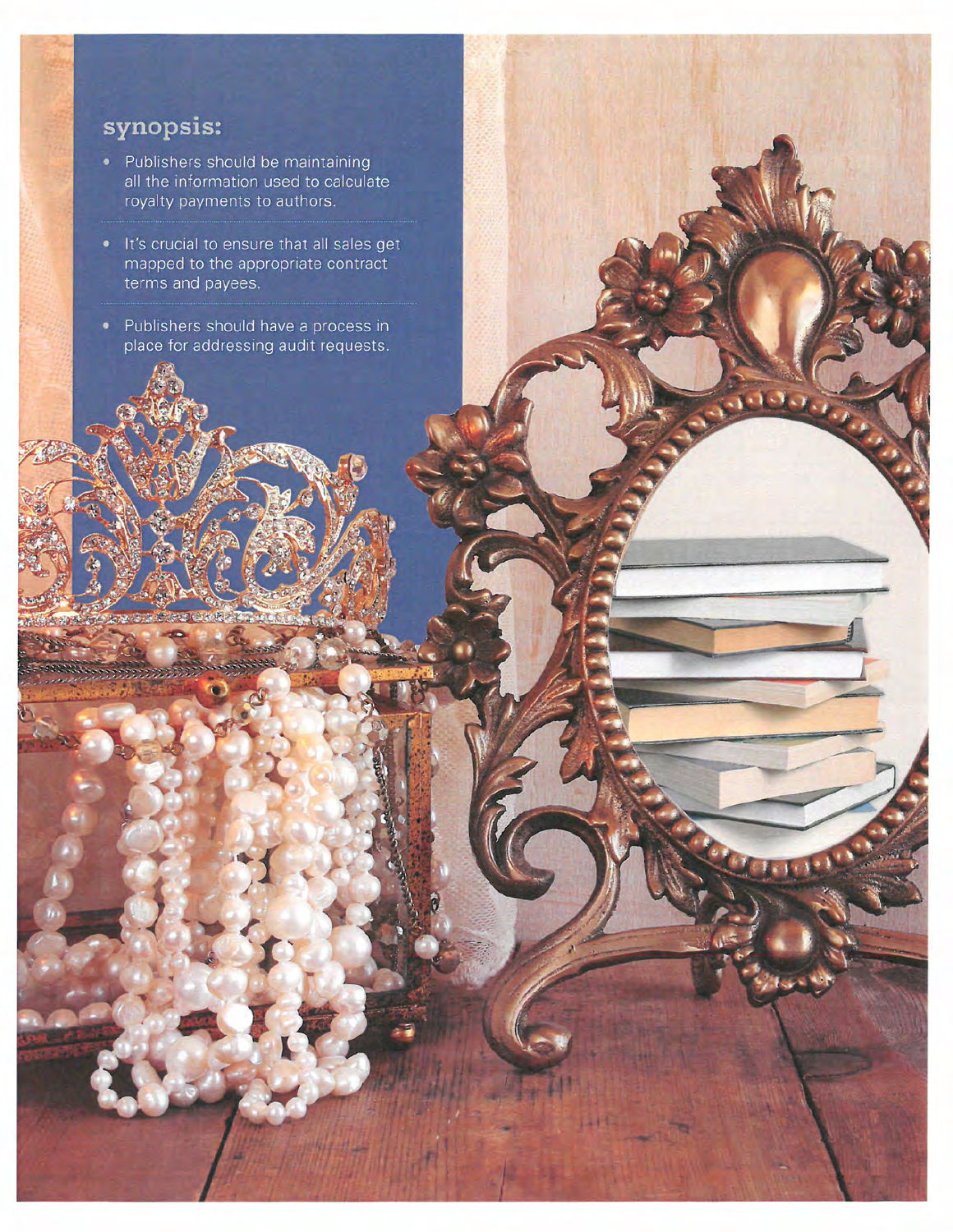# Getting e Rovalt Treatmer.

**The author-publisher relationship is a delicate one. Here are some tips on how to navigate tricky royalty statements.** 

*by Juli Saitz and Steve Gillen* 

he relationship between publisher and author is an interdependent one. If the author doesn't write well and on schedule, the publisher has nothing to develop, market, and sell. On the other hand, no matter how well an author writes, the author isn't likely to see his or her book reach its full potential without the publisher's marketing savvy and access to distribution channels.

Twice a year, authors get a check, but along with the good news comes  $\alpha$ reminder in the form of an opaque and largely indecipherable royalty statement; they are at the mercy of their publishers when it comes to calculating and receiving royalties. Publishers should understand that it only takes suspicion, not proof, to destroy trust. So how do you steer clear of suspicion? Follow our advice, based on extensive experience, for maintaining trust and a healthy publisherauthor relationship.

# Write a Clear Contract

Make sure your contract clearly and unambiguously explains how you will calculate royalties. If there are different rates for different channels, as is typically the case, make sure you define the channels so they are understandable and distinct. Where you must provide for flexibility, say in allocating sales proceeds across the components of a bundled  $\blacktriangleright$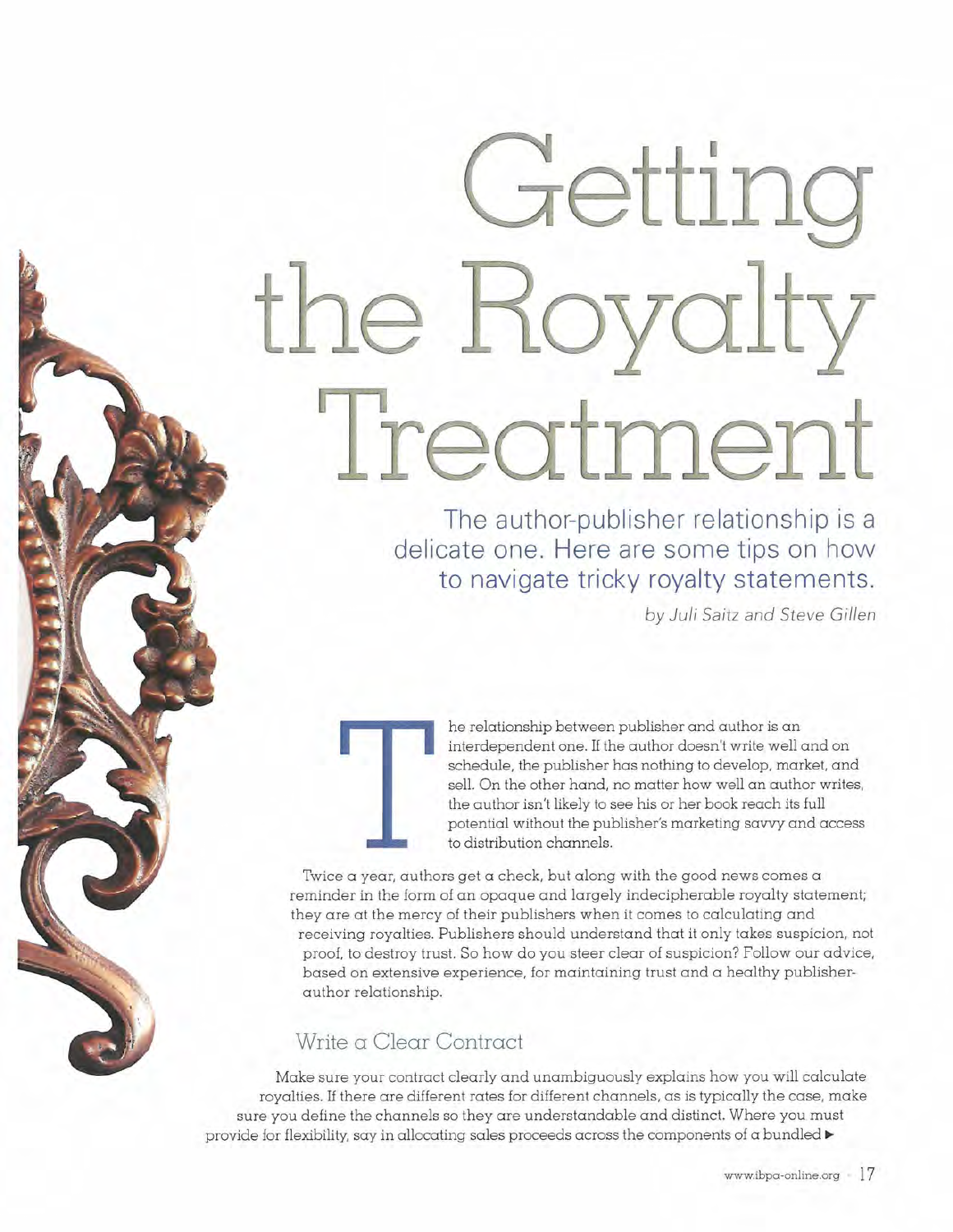# What to Include in a Royalty Statement

At a minimum, royalty statements should contain:

- Title of the work (including edition) sold and related ISBN
- Date of sale
- Quantity (sold and returned)
- Price (list of sales, depending on contract)
- Royalty rate
- Type of sale (e.g., regular US, foreign, electronic, high discount)
- 
- Explanation of any deductions and/or adjustments
- Sub-rights information (e.g., country, language)
- **o** Life-to-date sales
- Information as to whether product was sold as a standalone item or part of a bundled package

**Information that is compiled and created in response to an audit request is subject to higher scrutiny by an auditor.** 

product, base your allocation decisions on objectively measurable, verifiable metrics (such as relative page counts, list prices, or digital file sizes).

# Capture Necessary Data

Generally speaking, publishers should be maintaining all the information used to calculate royalty payments to authors. The vast majority of publishers have this information somewhere within their enterprisewide reporting and/or royalty systems. However, smaller publishers may not readily have access to the information that will be requested by an auditor. Information should be kept for the period of the relevant statute of limitations, and publishers should be careful to note that this period varies from state to state and contract to contract.

The following is the type of information that  $\alpha$  publisher should be maintaining:

- **Publishing contracts**  This includes all original contracts, amendments, addenda, and side letters. This type of information can be voluminous for a particular author; good practice dictates keeping all contracts in one place and maintaining a listing or map of all contract documents along with their date and notations of major contract changes.
- **Detailed sales records**  Detailed sales records should contain the customer's name, product sold, date of sale, invoice number, quantities sold, and sales price. This information allows the auditor to trace reported sales on the royalty report back to underlying contemporaneous sales data that will then be used to ensure that all sales have been properly reported.
- **Invoices** -Invoices arguably contain the most reliable and contemporaneous sales data in any organization. Auditors will typically ask for a sample of invoices to ensure that sales records are accurate.
- **Adjusting calculations** -Certain publishing agreements provide for calculations that cannot be handled or automated by a publisher's regular royalty reporting system. In this case, any manual calculations that are done by the publisher should be maintained and kept readily available as support for its royalty calculations.
- **Sub-rights contracts and pa yments** -The maintenance and tracking of sub-rights contracts is the bane of existence for many royalty departments. However, a good system should be in place for tracking the status of such contracts and payments for sub-rights, as many authors commission audits based on sales abroad and not being able to identify a corresponding line in their royalty statements.
- **Inventory reports** -Inventory records, while critical to running a business, are also relevant to auditors in determining the accuracy of royalty reporting. These records should show the number of books printed, sold, transferred, or otherwise disposed of. Sales figures on inventory records should closely match those on sales records. Underpaid royalties may be found through an analysis of inventory records. For example, a particular edition of a book with  $\alpha$  new ISBN is likely to be reflected on the inventory records. If that ISBN does not also make its way into the publisher's royalty reporting system, royalties will not be paid.
- **Bill of materials records**  Depending on the type of book, these records are critical to maintain in order to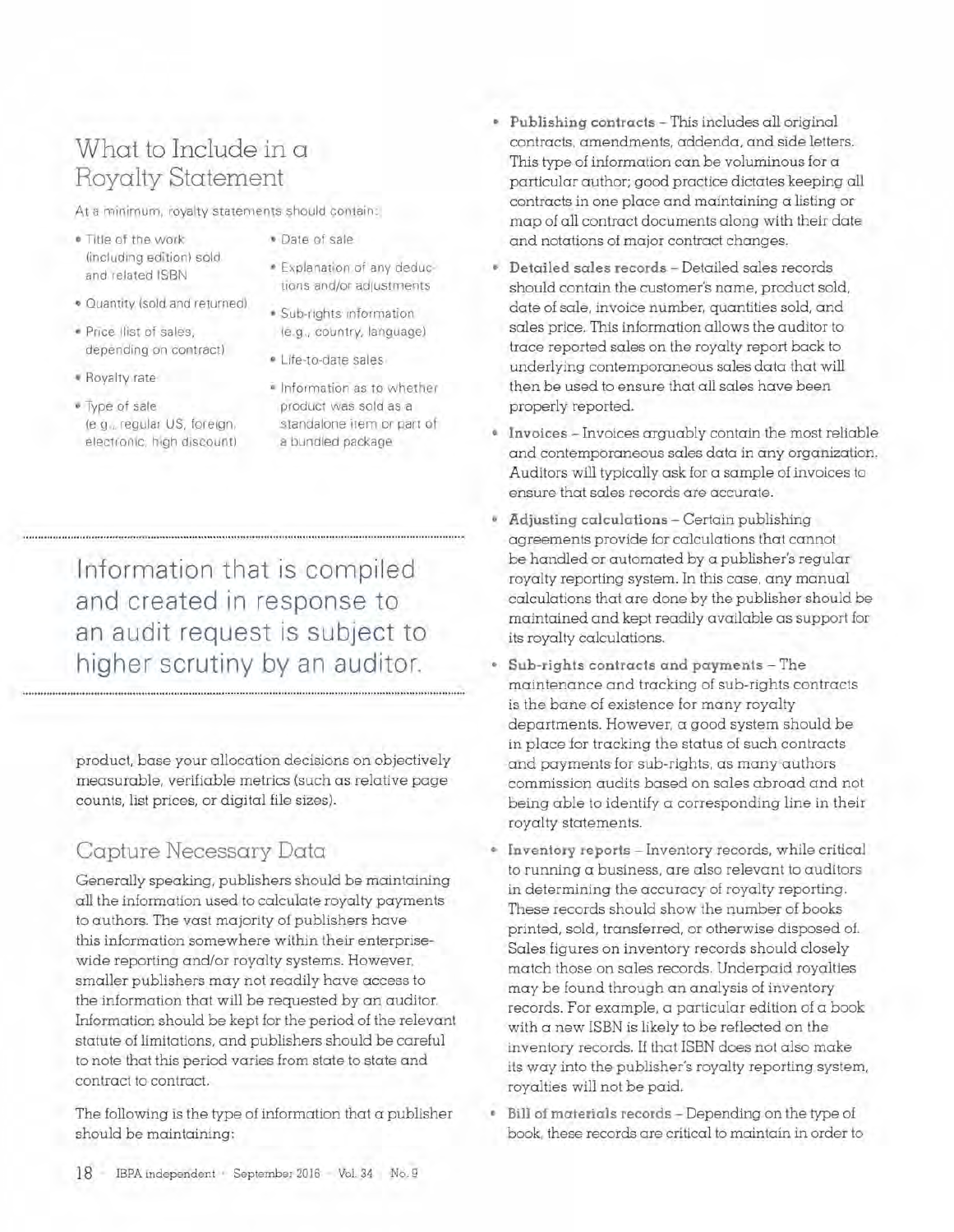cooperate with an audit. For books that are only sold on a standalone basis, these records are nonexistent or of little use to an auditor. However, for books packaged with other books, ancillary materials or products (e.g., textbooks, children's books, collections), the bill of material information is necessary for one to determine the proper allocation of royalty-bearing revenue among various pieces of a package. Publishing agreements often have clauses as to how allocations should be made, and the only way to determine if the allocations being made are in compliance with the contract terms is via an analysis of the bill of materials.

Information, whenever possible, should be the form of a report that can be quickly generated from the publisher's royalty reporting system. Information that is compiled and created in response to an audit request is subject to higher scrutiny by an auditor. For example, sales records that are produced by querying the publisher's royalty reporting system will be viewed as more reliable than sales data compiled in a spreadsheet by an individual.

## Questions to Consider

How should a publisher ensure that all sales get mapped to the appropriate contract terms 011d payees?

The importance of having a robust and reliable royalty reporting package goes without saying. However, despite all the automated capabilities, there is still a great deal of human input required in properly calculating and paying author royalties. This presents unique challenges for organizations. When setting up manual overrides in the royalty reporting system, the publishing contract should be reviewed carefully. Publishers should test the system and compare the results with manual calculation to ensure that the royalty reporting system is able to handle unique calculations.

All employees within the royalty reporting and accounting functions should be properly trained to understand the process flow of the royalty reporting system and its limitations. Others-such as those in acquisitions, editorial, and marketing-should also  $\blacktriangleright$ 

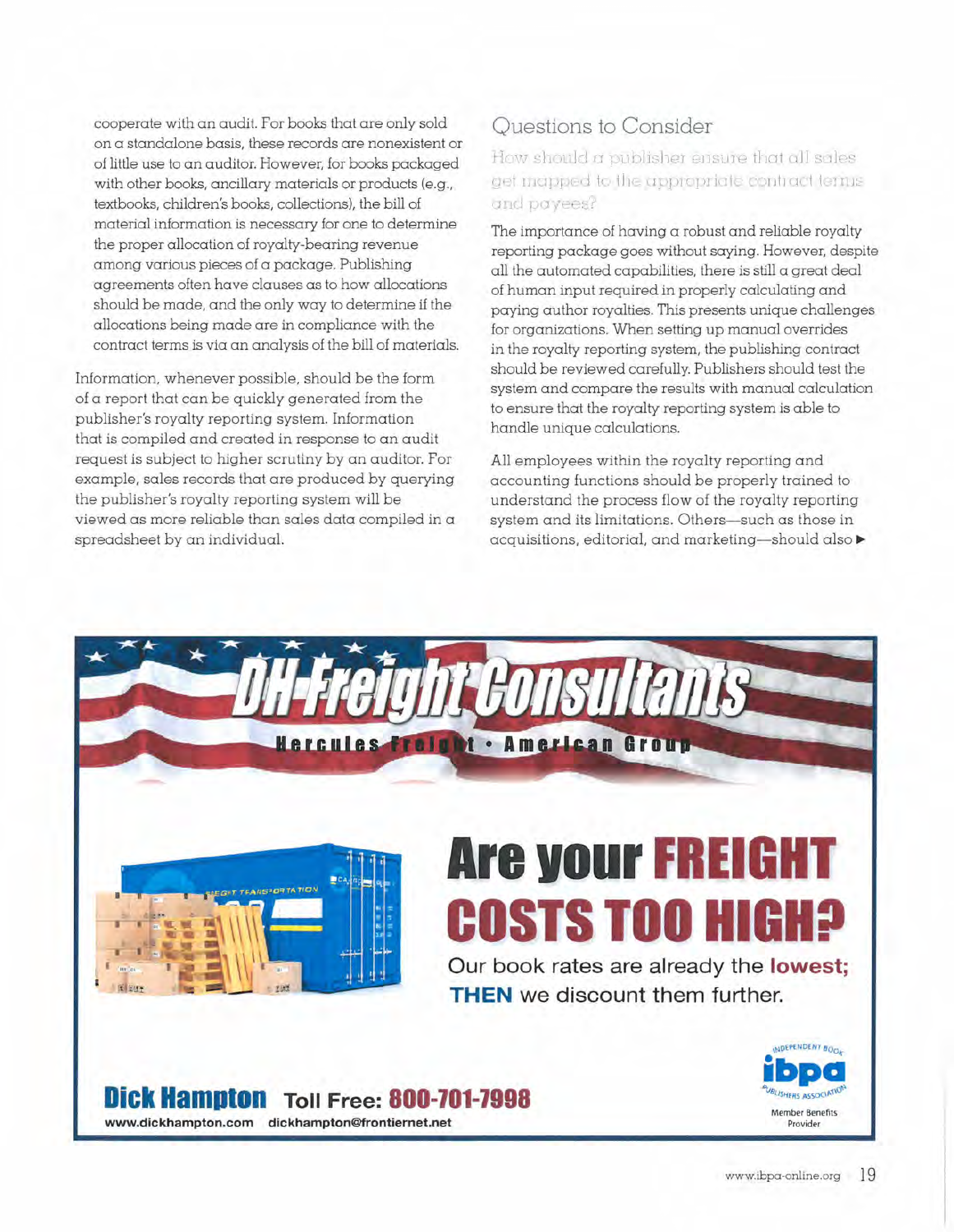have a general understanding of the sales and royalty reporting functions. Authors often go to their first point of contact within the publisher, and this is usually someone in editorial, not accounting.

Any individual who works on reporting royalties for a particular author should have a copy of the relevant royalty contracts in his or her files and refer to it as necessary. Any calculations that need to be done manually should be reviewed by at least one other individual within the publisher

Finally, an ounce of prevention is worth a pound of cure. By way of example, we recently went through an audit with a mid-sized publisher and, after an extraordinarily long wait for the most basic sales documents, asked what the problem was. We learned that the publisher had two authors with the same name and thus no way to query their systems to obtain information by author. While foresight can prove elusive, a unique identifier, such as a middle initial, would have prevented extra work on the part of the publisher and additional mistrust on the part of the author.

**Publishers [should] perform an internal royalty audit function. Performing these types of reviews will reveal weaknesses within their own systems and problems with royalty reporting.** 

before statements are generated. Training is key; large audit findings are often the result of human error and a lack of understanding by the individual generating royalty statements.

Publishers are well-advised to perform an internal royalty audit function with respect to their royalty calculations and reporting. Performing these types of reviews will reveal weaknesses within their own systems and problems with royalty reporting for particular authors.

Additionally, the publisher should maintain a listing of all ISBNs associated with each author along with an indication as to whether they are royalty bearing or not. Relevant contract terms or notations should be made on the report. This simple listing will prove invaluable to all parties when trying to go back to everchanging contract terms and countless ISBNs.

### What are the potential consequences: I doing a poor job on this?

At best, poor record keeping on behalf of a publisher will lead to an enormous use of internal resources to compile the information needed to respond to an audit request, diverting employees from performing their regular, day-to-day duties. In some cases, a third party consulting firm will need to be engaged by the publisher to assist in gathering relevant records. This will likely cost the publisher more than what may be uncovered during the course of an audit.

At worst, if records are not maintained or are not made reasonably available, an author may find it necessary to resort to litigation or arbitration, with all the attendant risk, expense, and disruption, to get some comfort that the publisher is holding up its end of the bargain.